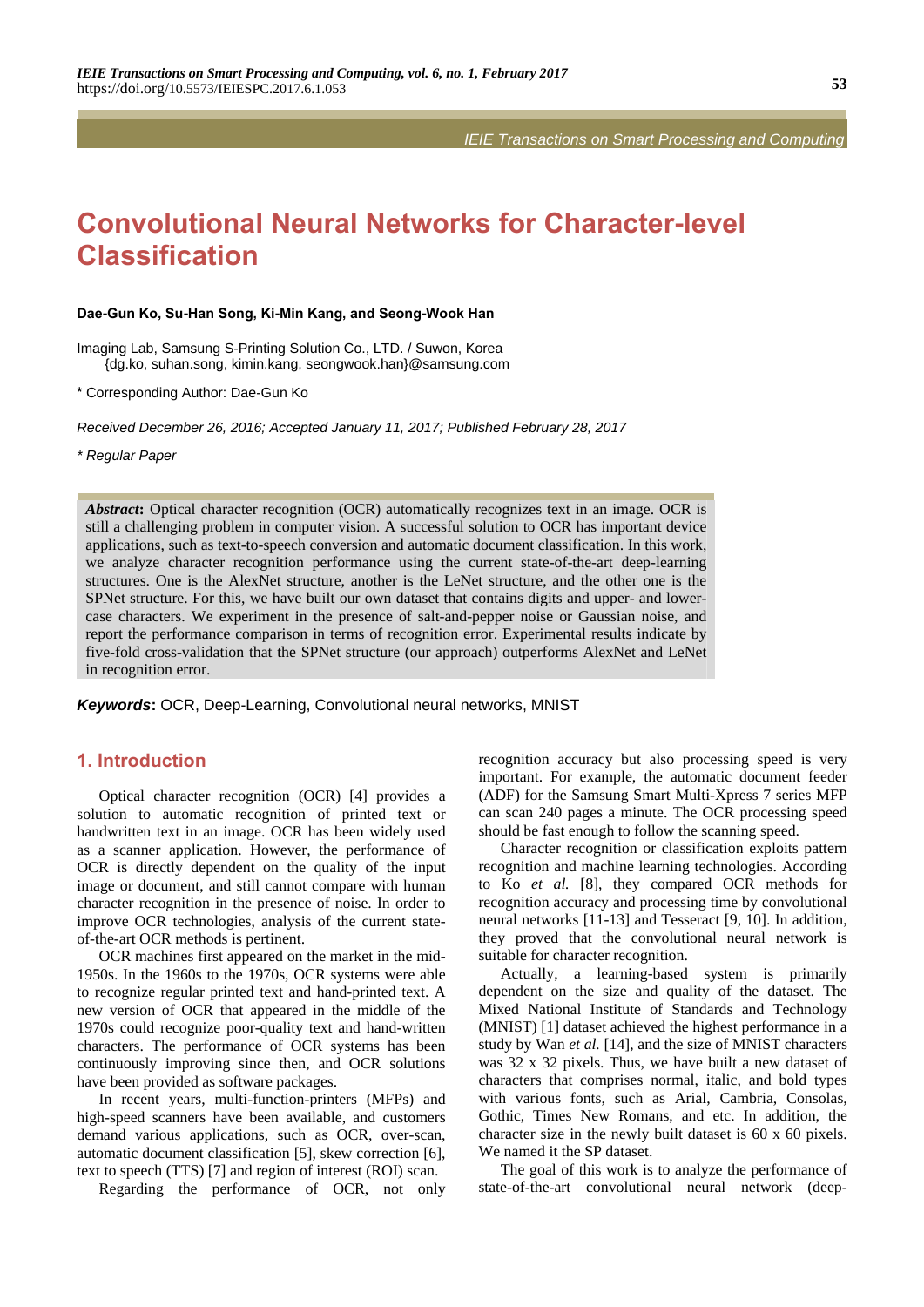

**Fig. 1. An example of characters used in the experiments (a) noiseless character, (b) black-on-white text without noise, (c) character with salt-and-pepper noise at 10%; (d) character with Gaussian noise (ε is 0.00001).** 

**Table 1. The list of SP datasets.** 

| <b>Dataset</b> | <b>Image Components</b>                  | <b>The Number of Characters</b> | <b>Description</b>                                                            |
|----------------|------------------------------------------|---------------------------------|-------------------------------------------------------------------------------|
| SP-OCR         | Digits<br>Upper-and lower-case alphabets | 18,600 characters               | White-on-black text characters<br>without noise                               |
| SP R-OCR       | Same as SP-OCR<br>Same as SP-OCR         |                                 | Black-on-white text characters<br>without noise                               |
| SP N-OCR       | Same as SP-OCR                           | Same as SP-OCR                  | White-on-black-text character with<br>salt-and-pepper noise or Gaussian noise |

learning) methods for single-character recognition, and we used the AlexNet, LeNet, and SPNet structures. Convolutional neural networks have recently attracted a lot of attention due to its superb recognition capability. To evaluate their performance, we had built a dataset of characters, because there are no publicly available datasets that contain lower-case characters. We experimented in the presence of salt-and-pepper noise or Gaussian noise, as seen in Fig. 1. Performance was measured in terms of recognition error (%).

The rest of this paper is organized as follows. In the next section, we describe the dataset for the experiments. In Section 3 is a brief overview of character recognition, and we delineate convolutional neural networks. In Section 4, we report the experimental results on the character recognition methods based on the AlexNet, LeNet, and SPNet structures. We also give an analysis of the performance comparison. Finally, in Section 5, we derive a conclusion and suggest future work.

# **2. Dataset**

MNIST and Caffe-OCR [2, 3] are known by singlecharacter dataset for character recognition [Fig. 2]. First, MNIST had only made up a handwritten digit dataset. Secondly, Caffe-OCR, which consists of upper-case letters and digits, was made up of black-on-white text.

These datasets are not appropriate for printed text recognition. So, we have built a new dataset, seen in Table 1. Our dataset contains the upper-case alphabet from A to Z, lower-case alphabet from a to z and digits from 0 to 9. The original image that included text was made using Microsoft Office Word and was segmented by our own segmentation tool. We generated 18,600 noiseless characters as SP-OCR dataset and characters with either salt-and-pepper noise or Gaussian noise as the SP\_N-OCR dataset. Plus, we have built 18,600 black-on-white text characters.



**Fig. 2. Character sets for character recognition (a) MNIST, (b) Caffe-OCR.** 

# **3. Methods**

In this section, we describe a convolutional neural network method under the AlexNet, LeNet and SPNet architectures.

Convolutional neural networks have emerged as an important area in artificial intelligence, machine learning and computer vision, due to rapid development in digital image processing with huge and high-quality datasets. The goal of a convolutional neural network method is to find a solution that best maps a set of correct output. Examples are handwritten text recognition [15], image classification [11, 12] and object detection [16] tasks.

Convolutional neural networks are perfectly validated by a huge dataset, such as CIFAR-10/100 [17], ImageNet Large-Scale Visual Recognition Challenge (ILSVRC) [18] and face recognition [19].

In the next sub-section, we will explain the architecture of AlexNet, LeNet and SPNet in detail.

# **3.1 AlexNet**

Caffe is a deep-learning framework developed by the Berkeley Vision and Learning Center (BVLC) and by community contributors, and is openly available. AlexNet is only a small part of the deep-learning structure. It also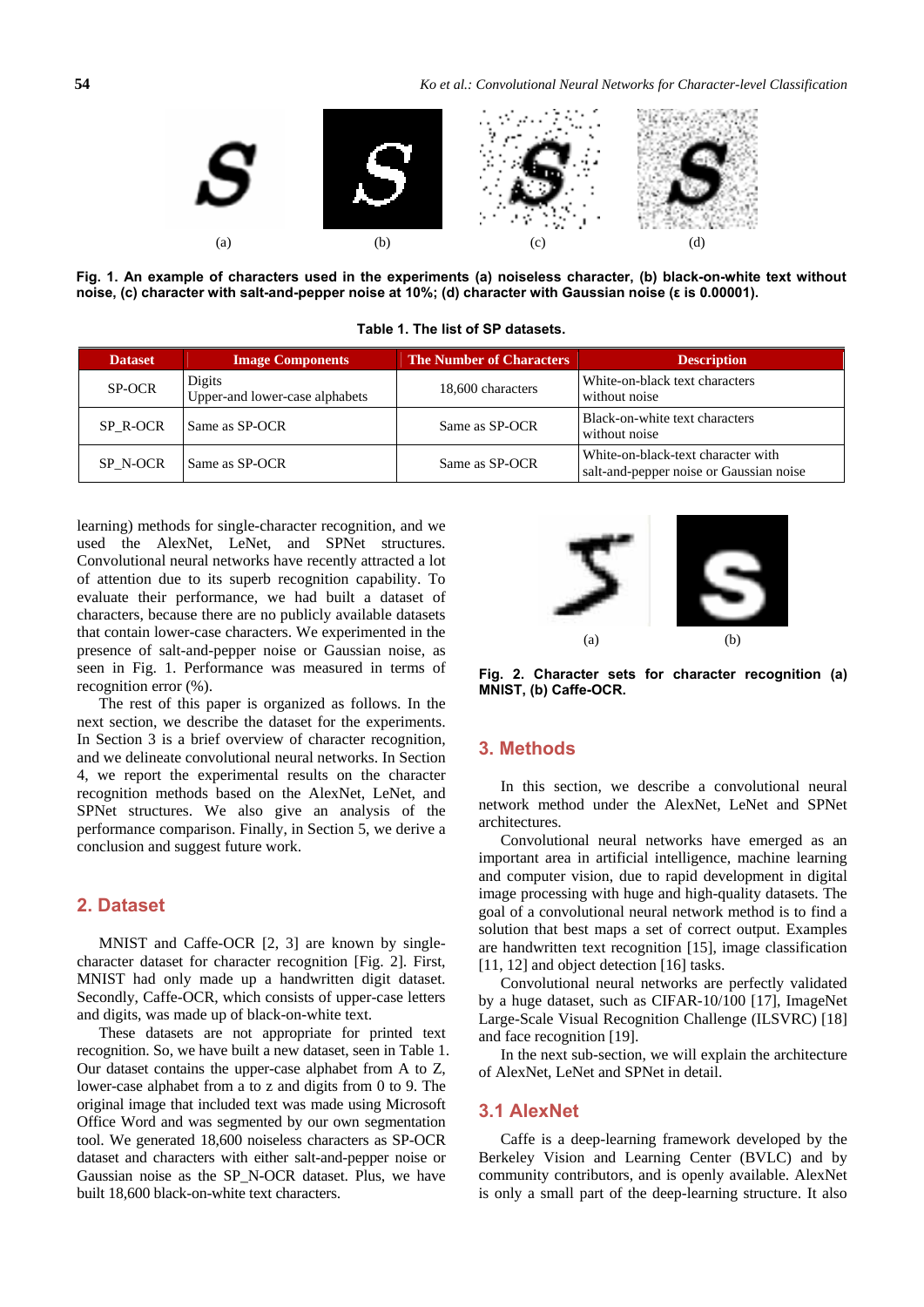offers the Caffe framework.

AlexNet was constructed nine layers with five convolutional layers. The weights of initialization is Gaussian distribution, and the standard deviation used 0.01.

For AlexNet evaluation, we modified an AlexNet structure, as seen in Fig. 4(a). A description of the AlexNet architecture follows:

| Description of the AlexNet architecture:                         |  |
|------------------------------------------------------------------|--|
| a. Input image size of $60x60$                                   |  |
| b. A convolutional layer by 96 maps with 11x11 kernels           |  |
| c. A max pooling layer non-overlapping regions of size $3x3$     |  |
| d. A convolutional layer by 256 maps with 5x5 kernels            |  |
| e. A max pooling layer non-overlapping regions of size $3x3$     |  |
| f. A convolutional layer by 384 maps with 3x3 kernels            |  |
| g. A convolutional layer by 384 maps with 3x3 kernels            |  |
| h. A convolutional layer by 256 maps with 3x3 kernels            |  |
| i. A max pooling layer non-overlapping regions of size 3x3       |  |
| <i>i.</i> A fully connected layer with 256 units                 |  |
| k. An output layer with 62 neurons (softmax activation function) |  |
|                                                                  |  |

For performance evaluation, we used five-fold crossvalidation. The characters were split into five groups, and we have trained and tested each character five times. Each time, four of the five groups were used as training data and another group was used as test data. The AlexNet training result is shown in Fig. 3.

It seems that the AlexNet structure cannot be optimized for a character recognition system. Actually, the AlexNet structure mostly uses a lot of image classification. The Caffe framework additionally included the AlexNet structure for image classification as CIFAR 10/100.

#### **3.2 LeNet**

LeNet is regarded as one of the most famous convolutional neural networks. The convolutional neural network method was improved by LeCun *et al.* [20]. In their work, a new framework for an MNIST digit recognition method was proposed with LeNet-5, which comprised seven hidden layers. To evaluate its performance, we revised the LeNet architecture as seen in Fig. 4(b). Input size, fully connected layer, and output layer were modified to use the SP\_OCR dataset. A description of the LeNet architecture follows:

Description of the LeNet architecture:

- a. Input image size of 60x60
- b. A convolution layer by 20 maps with 5x5 kernels
- c. A max pooling layer non-overlapping regions of size 2x2
- d. A convolution layer by 50 maps with 5x5 kernels
- e. A max pooling layer non-overlapping regions of size 2x2
- f. A fully connected layer with 500 units

g. An output layer with 62 neurons (softmax activation function)

## **3.3 SPNet**

SPNet is an approach designed by ourselves. Our goal is obviously to get high recognition accuracy using convolutional neural networks. Therefore, we efficiently refer to the LeNet structure that conducted hand-written character recognition.

Our structure was designed as a seven-layer deep structure with the same LeNet kernels [Fig. 4(c)], a slight variant of the LeNet structure. However, we used 3 x 3 max pooling layers and add convolution and pooling layers.

For experiments, we have given as the initial learning rate, 0.01; momentum, 0.9; decay, 0.0005; and feedback on work for every 100 epochs (1 epoch is 62 batches). In addition, we used summation of the squares of output for the ReLU (Rectified Linear Unit) after convolutional layers. Particularly, the ReLU is a very important part of the experiments. Both AlexNet and SPNet require ReLU handling after every convolutional layer and before the fully connection step, but LeNet does not, except for the fully connection previous step. Actually, the ReLU has the advantage in gradient efficiency of propagation, computing efficiency, scale-invariant and sparse activation. Plus, we clearly have to make mention of local-responsenormalization (LRN). In fact, the current state-of-the-art deep-learning methods exclude the LRN step, and it is just a trend in convolutional neural networks. However, the SPNet is resolutely utilized to normalize every next step of the pooling layer, and brings a fine result for error rate.

The result of the SPNet training is shown in Fig. 3, and a description of the SPNet follows:

| Description of the SPNet architecture: |  |
|----------------------------------------|--|
|----------------------------------------|--|

- a. Input image size of 60x60
- b. A convolution layer by 20 maps with 5x5 kernels
- c. A max pooling layer overlapping regions of size 3x3
- d. A convolution layer by 50 maps with 5x5 kernels
- e. A max pooling layer overlapping regions of size 3x3
- f. A convolution layer by 50 maps with 5x5 kernels
- g. A max pooling layer overlapping regions of size 3x3
- h. A fully connected layer with 200 units

i. An output layer with 62 neurons (softmax activation function)

### **4. Experimental Results**

Our experiments were conducted with the Caffe (deeplearning) framework, and our testing environment desktop included Microsoft Windows 7 (64-bit), and an Intel Core i5-2320 with 8GB and solid state drive (SSD).

#### **4.1 Evaluating the SP-OCR Dataset**

The SP-OCR dataset is a set of single-character images of 60 x 60 pixels. It contains 62 labels, such as the uppercase alphabet A to Z, lower-case alphabet a to z, and digits 0 to 9, the number of each training samples are 14,880, and the number of each test samples are 3,720.

The first experiments used an SP-OCR dataset that has noiseless characters. We reported the recognition error (%) at rank-1, rank-2 and rank-3. For the test, we used a trained-net that had the lowest recognition error between 6,000 and 7,000 epochs from the training data. The results with SP-OCR are shown in Table 2.

The misrecognition samples keep making the same errors over and over again, as seen in Fig. 5. The SPNet especially showed recognition errors with similar characters. An upper-case letter I was recognized as a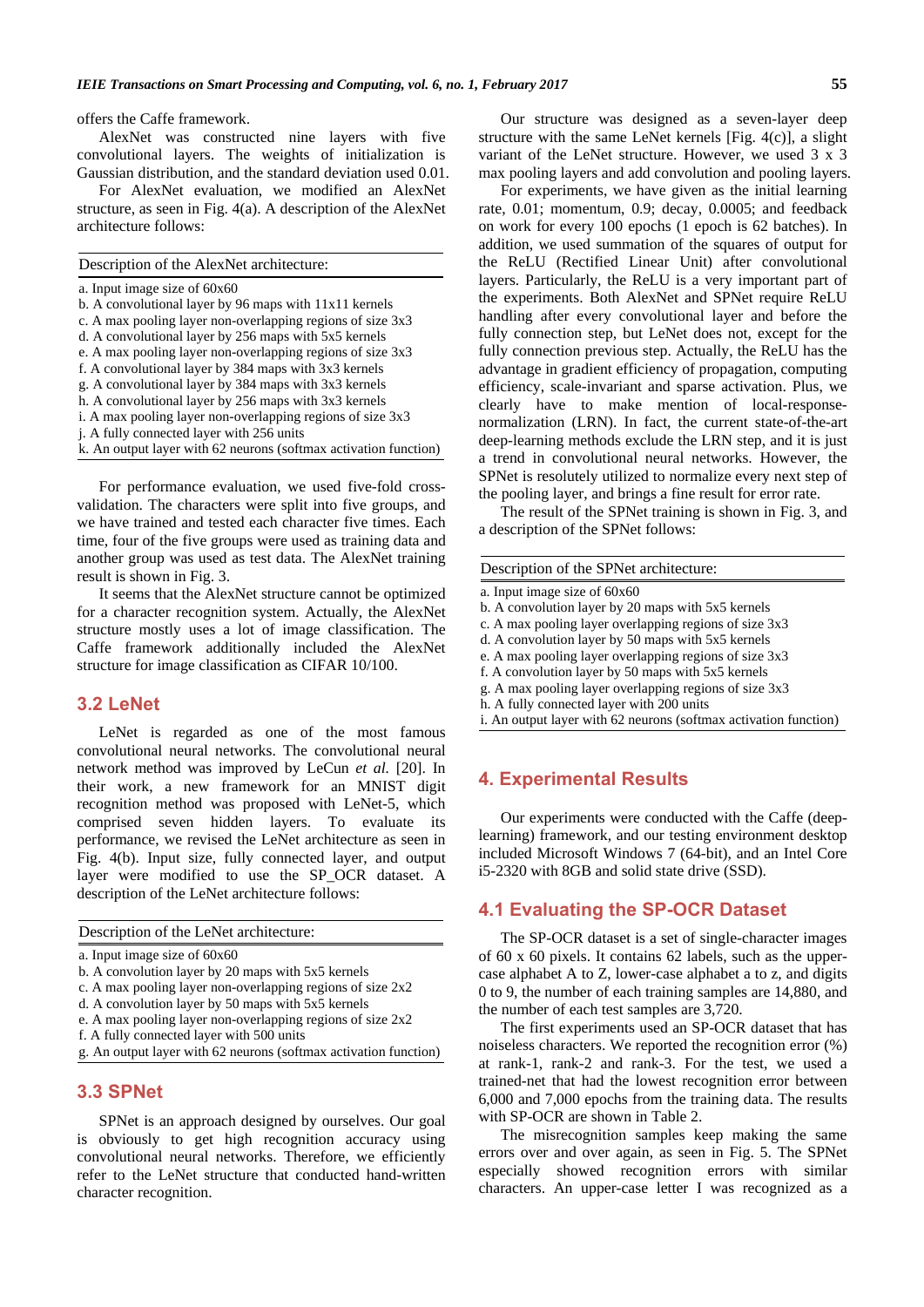

**Fig. 4. Architecture of (a) CaffetNet, (b) LeNet, (c) SPNet.** 

**Table 2. SP-OCR error rate (%).** 

| <b>Nets</b>  | Rank-1 | Rank-2 | Rank-3 |
|--------------|--------|--------|--------|
| AlexNet      | 0.0882 | 0.0305 | 0.0160 |
| LeNet        | 0.0636 | 0.0559 | 0.0547 |
| <b>SPNet</b> | 0.0420 | 0.0162 | 0.0113 |

lower-case letter l and the natural number 1 was recognized as a lower-case letter l, the reverse also appeared. In fact, in this error, it is a difficult task to distinguish the lower-case letter l and upper-case letter I.

# **4.2 Evaluating the SP\_R-OCR Dataset**

The second experiment used the SP\_R-OCR dataset, which consists of black-on-white text. We also report recognition error (%) as rank-1, rank-2, and rank-3 in Table 3.

The tendency for recognition error with each character was the same as the experiment for the SP-OCR dataset [Fig. 6].



**Fig. 5. Examples of misrecognition by SP-OCR (a) AlexNet, (b) LeNet, (c) SPNet.**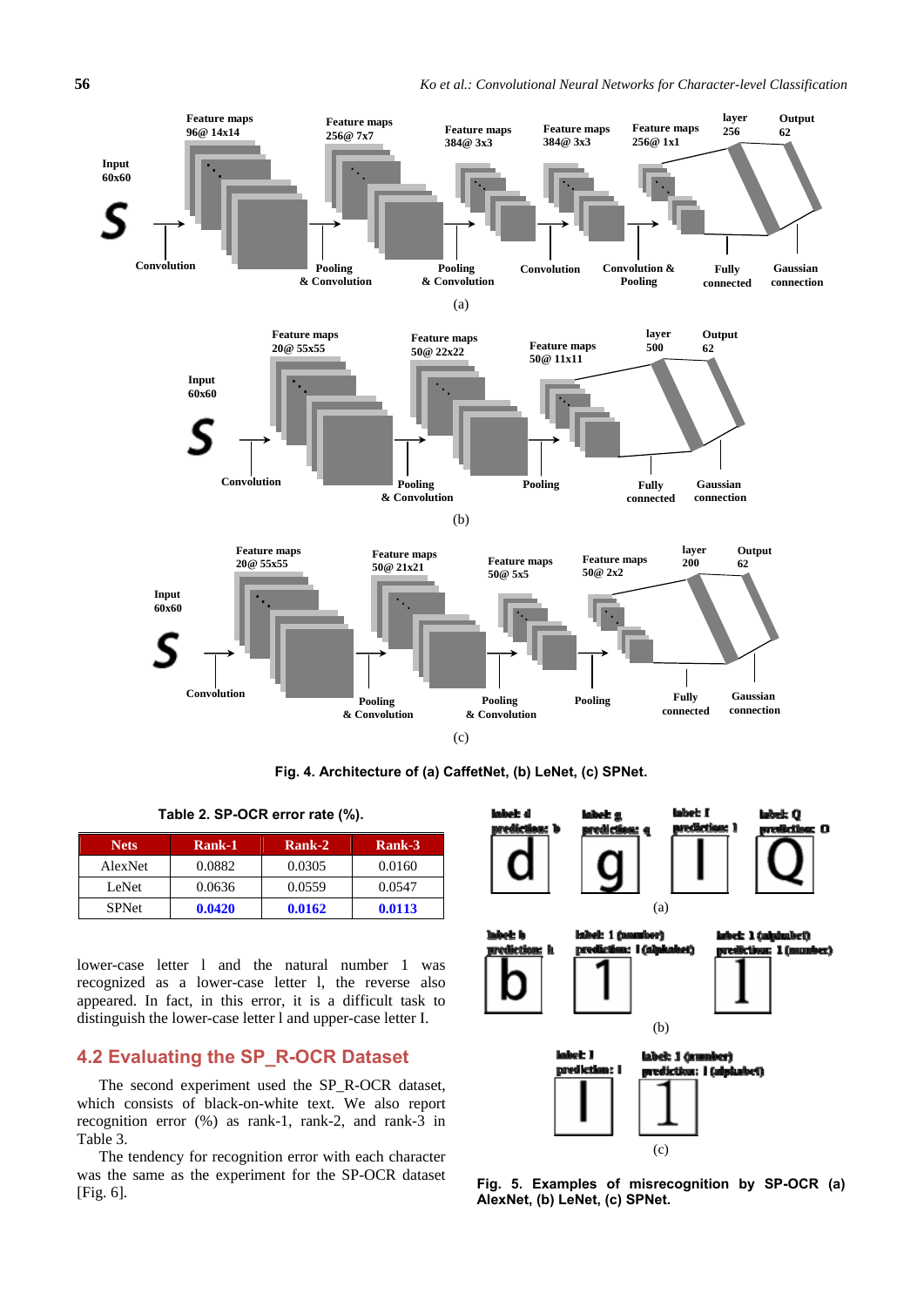

**Table 3. SP\_R-OCR error rate (%).** 

**Fig. 6. Examples of misrecognition by SP\_R-OCR (a) AlexNet, (b) LeNet, (c) SPNet.** 

**Table 4. SP\_N-OCR error rate (%).** 

| <b>Nets</b>  | Rank-1 | Rank-2 | Rank-3 |
|--------------|--------|--------|--------|
| AlexNet      | 0.2274 | 0.1214 | 0.0823 |
| LeNet        | 0.1500 | 0.1353 | 0.1320 |
| <b>SPNet</b> | 0.2784 | 0.1948 | 0.1624 |

From the results with the SP\_R-OCR dataset, we can confirm that white-on-black text is better for recognition accuracy, but for LeNet, that is not the case. The SPNet also showed the best performance when the SP\_N-OCR dataset was evaluated.

# **4.3 Evaluation of the SP\_N-OCR Dataset**

The final experiments used noisy characters in the SP\_N-OCR dataset. For testing, we used trained\_net data from SP-OCR, which means no training process.

The results for SP\_N-OCR are shown in Table 4, and examples of misrecognized characters are shown in Fig. 7. The tendency for recognition error of each character is not seen, but g was misrecognized as p, B was misrecognized as 7 and b was misrecognized as g. Every net showed that it has one great weakness: noise. Obviously, the SPNet (explicitly, every net) has a fatal weakness, and will be unavailable under noise.

For noisy character recognition, the character has to be processed noise removal filter.



**Fig. 7. Examples of misrecognition by SP\_N-OCR (a) AlexNet, (b) LeNet, (c) SPNet.** 

**Table 5. Recognition times: average value for allexperiments.**

| <b>Nets</b>  | <b>Recognition Time (ms)</b><br>for one character |  |
|--------------|---------------------------------------------------|--|
| AlexNet      | 4.31                                              |  |
| LeNet        | 2.15                                              |  |
| <b>SPNet</b> | 2.58                                              |  |

# **4.4 Recognition Times**

To evaluate OCR performance, not only recognition accuracy but also recognition time is very important components. For measuring time, we have to record the recognition time for all the experiments, and Table 5 gives the results of our testing environments. For processing time capability, the LeNet structure (which consists of seven hidden layers) showed the best performance.

## **5. Conclusion**

Our main approach is to analyze the performance of state-of-the-art convolutional neural network methods for character recognition. The architectures for AlexNet, LeNet and SPNet were used to accomplish the tasks, and we additionally have built a dataset for single-character recognition and provided this dataset. The results of recognition error are utilized to compare the performance of AlexNet, LeNet and SPNet as shown in Fig. 8.

As a result, convolutional neural networks have sufficiently proven that most characters can be perfectly recognized, and our approach (the SPNet structure) surpasses the state-of-the-art convolutional neural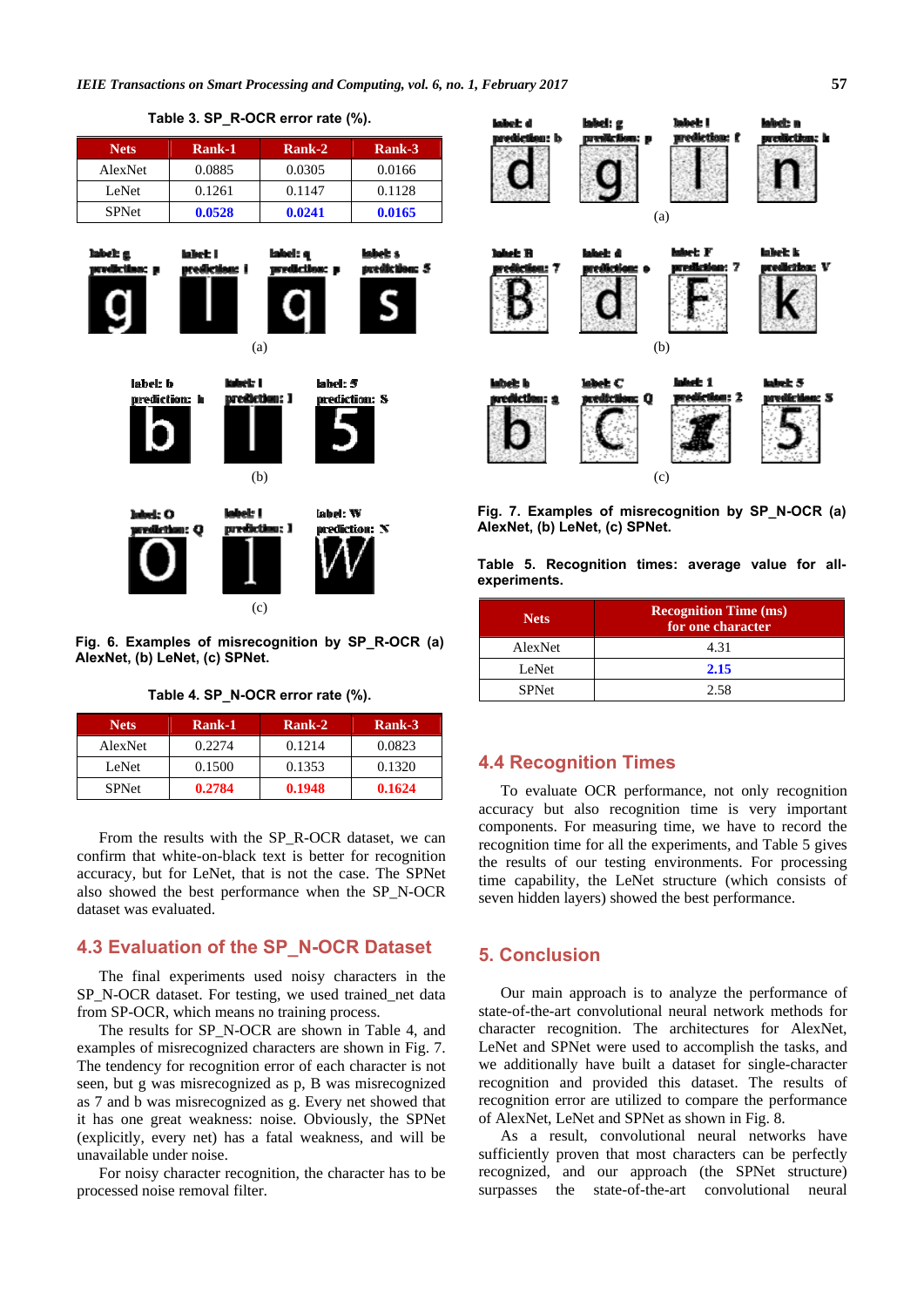

**Fig. 8. Summary by experimental result.** 



**Fig. 9. The size of lower-case letters (a) and upper-case letters (b) are the same.** 

networks for character recognition. However, especially for recognition accuracy, several cases, (such as uppercase letter I, lower-case letter l, upper and lower case letter O, and the number 1), will need to be improved in the future. For this, a digits group and upper-case and lowercase alphabet groups will be classified first, and we will then proceed to recognize each group.

In addition, our study can be extended to a normalized character dataset (the same as resizing characters in a fixed image), since it possibly could have more information or features in an image, as shown in Fig. 9. Therefore, we will be ready to normalize the dataset and again evaluate performance under AlexNet, LeNet and SPNet.

Moreover, we will utilize the method for character recognition and challenge sentence classification [21-23].

#### **References**

- [1] Y. LeCun, C. Cortes, and C. J. C. Burges. The MNIST Database of Handwritten Digits, Article (CrossRef Link)
- [2] Caffe-OCR. OCR with Caffe Deep Learning Framework, Article (CrossRef Link)
- [3] BLVC (Berkeley Vision and Learning Center). Caffe Deep Learning Framework, Article (CrossRef Link)
- [4] R. Mither, S. Indalker, and N. Divekar. Optical Character Recognition, *International Journal of Recent Technology & Engineering*, IJRTE, 2013. Article (CrossRef Link)
- [5] M. Dillgenti, P. Frasconi, and M. Gori. Hidden Tree

Markov Models for Document Image Classification, *IEEE Transactions on Pattern Analysis and Machine Intelligence*, IEEE, 2003. Article (CrossRef Link)

- [6] Y. Cao, S. Wang, and H. Li. Skew detection and correction in document images based on straight-line fitting, *Pattern Recognition Letters*, ELSEVIER, 2003. Article (CrossRef Link)
- [7] A. Kain, and M. W. Macon. Spectral voice conversion for text-to-speech synthesis, *Proceedings of the 1998 IEEE International Conference on*, IEEE, 1998. Article (CrossRef Link)
- [8] D. G. Ko, S. H. Song, K. M. Kang, S. W. Han, and J. H. Yi. Optical Character Recognition Performance Comparison of Convolutional Neural Networks and Tesseract, *The 31st International Technical Conference on Circuits/Systems, Computers and Communications Technical Program*, ITC/CSCC: pp. 871-874, 2016. Article (CrossRef Link)
- [9] R. Smith. Tesseract OCR Engine, *Google Inc.*, OSCON, 2007. Article (CrossRef Link)
- [10] R. Smith. An Overview of the Tesseract OCR Engine, *International Conference on Document Analysis and Recognition*, IEEE, 2007. Article (CrossRef Link)
- [11] A. Krizhevsky, I. Sutskever, and G. E. Hinton. ImageNet Classification with Deep Convolutional Neural Networks, *in Neural Information Processing System*, NIPS, 2012. Article (CrossRef Link)
- [12] D. Ciresan, U. Meier, and J. Schmidhuber. Multicolumn Deep Neural Networks for Image Classification, *in Proceedings of CVPR 2012*, IEEE, 2012. Article (CrossRef Link)
- [13] Y. LeCun, L. Bottou, Y. Bengoi, and P. Haffner. Gradient based learning applied to document recognition, *in Proceedings of the IEEE*, IEEE, 1998. Article (CrossRef Link)
- [14] L. Wan, M. Zeiler, S. Zhang, Y. LeCun, and R. Fergus. Regularrization of Neural Networks using DropConnect, *in Proceedings of the 30<sup>th</sup> International Conference on Machine Learning*, ICML, 2013. Article (CrossRef Link)
- [15] D. Ciresan, U. Meier, L. M. Gambardella, and J. Schmidhuber. Deep, big, simple neural nets for hand written digit recognition, *Neural Computation*, MIT Press Journals, 2010. Article (CrossRef Link)
- [16] R. Girshick, J. Donahue, T. Darrell, and J. Malik. Rich feature hierarchites for accurate object detection and semantic segmentation, *in Proceedings of CVPR 2014*, IEEE, 2014. Article (CrossRef Link)
- [17] A. Krizhevsky. Convolutional Deep Belief Networks on CIFAR-10, *Unpublished manuscripts*, 2010. Article (CrossRef Link)
- [18] A. Krizhevsky, I. Sutskever, and G. E. Hinton. ImageNet classification with deep convolutional neural networks, *in Neural Information Processing System*, NIPS, 2012. Article (CrossRef Link)
- [19] O. M. Parkhi, A. Vedaldi, and A. Zisserman. Deep Face Recognition, *in the British Machine Vision Conference*, BMVC, 2015. Article (CrossRef Link)
- [20] Y. LeCun, L. D. Jackel, L. Bottou, C. Cortes, J. S. Denker, H. Denker, I. Guyon, U. A. Muller, E. Sackinger, P. Simard, and V. Vapnik. Learning